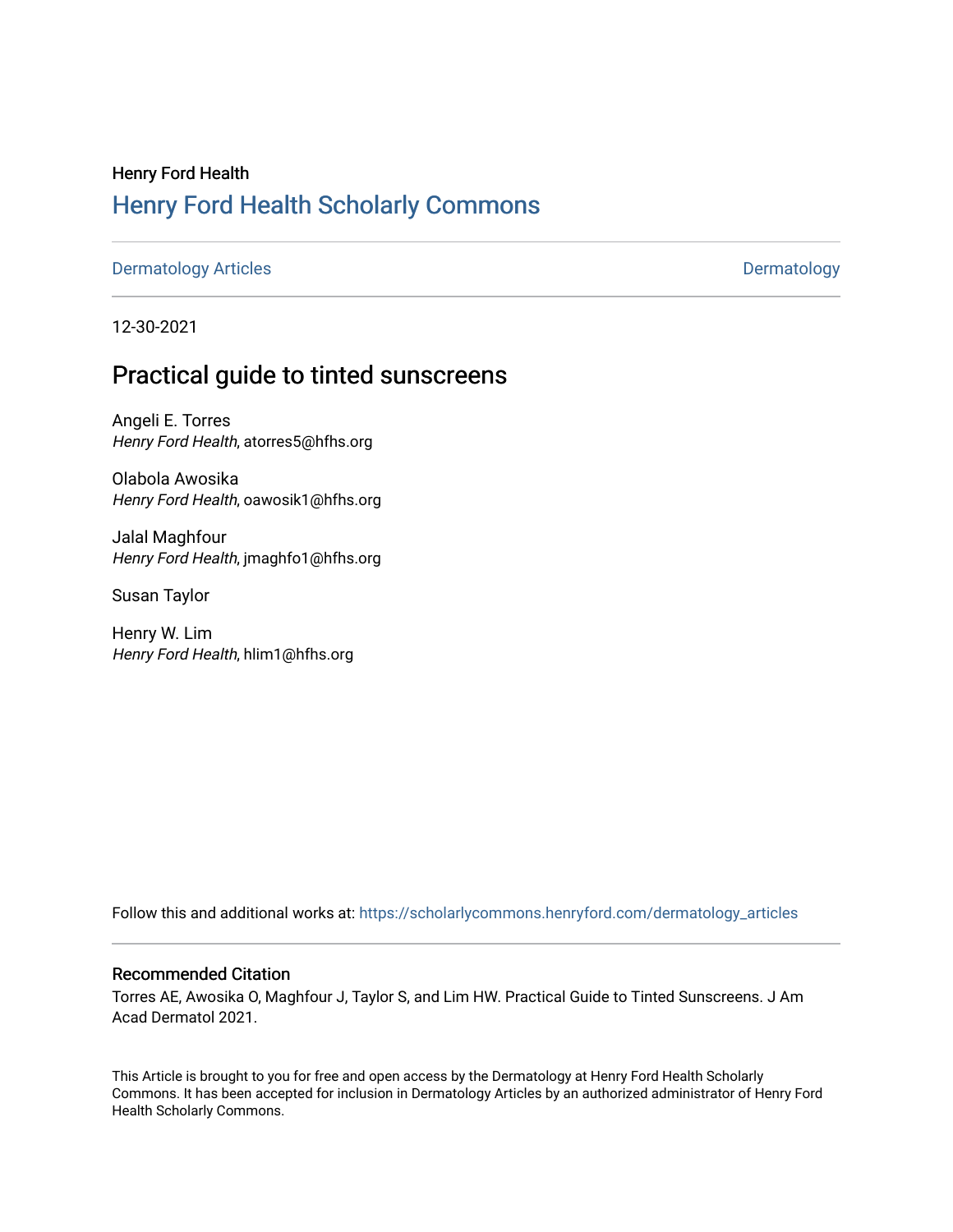## RESEARCH LETTER

### Practical guide to tinted sunscreens

To the Editor: Visible light (VL) is known to induce erythema and pigmentation, which has prompted investigations into effective photoprotection against this waveband.<sup>[1](#page-2-0)</sup> In addition to UV filters, tinted sunscreens contain iron oxides, and in some, pigmentary titanium dioxide.<sup>[2](#page-2-1)</sup> It should be noted that while pigmentary titanium dioxide is listed under ''active ingredients'' on the label, iron oxides are considered ''inactive ingredients'' and are listed as such. These ingredients have the ability to scatter and reflect VL photons, imparting VL photoprotection. $^{2,3}$  $^{2,3}$  $^{2,3}$  $^{2,3}$  By using different combinations of red, yellow, and black iron oxides, together with pigmentary (white) titanium dioxide, a color blend can be achieved that matches the constitutive skin tone of the user. This property is important because products need to be opaque upon topical application in order to protect against  $VL<sup>2</sup>$  $VL<sup>2</sup>$  $VL<sup>2</sup>$  Given the relative novelty of tinted sunscreens, it is important for clinicians to be aware of how to advise patients regarding their selection and use. Here, we outline a practical guide for recommending these sunscreens [\(Table I\)](#page-1-0).

To confer sufficient protection against UV and VL, consumers should use broad-spectrum tinted sunscreen with a sun protection factor of at least 30 with iron oxides as ingredients.<sup>[2](#page-2-1)</sup> Unlike "sun protection factor'' and ''broad spectrum'' labeling, there are no specific guidelines on tinted sunscreens. Hence, having this information on hand can help consumers navigate the tinted sunscreen selection process. A comprehensive list of tinted sunscreens is shown in Supplementary Table I, available via Mendeley at <https://doi.org/10.17632/dtb4y9b684.3>.

An important step is to select the correct shade, which will depend on the skin tone and undertone of the user. Skin tone refers to an individual's skin surface color, which ranges from fair, light, medium, to deep. Undertone is the hue underneath the surface of the skin that affects the overall skin appearance. Undertones range from warm ( yellow or golden hints), cool ( pink or blue hints), or neutral (same as the constitutive skin color). Unlike skin tones, undertones do not change with exposure to the sun. Skin tone and undertone determine one's overall hue, and both must be considered to find a perfect color match. While some tinted sunscreens might be marketed as a ''universal'' shade, they might not be ideal for users with very fair or deep skin tones. Additionally, synthetic mica is used to enhance the appearance of radiance and provide

<span id="page-1-0"></span>Table I. Summary of key points for recommending tinted sunscreens

Key points for recommending tinted sunscreen

- Consumers should choose a tinted sunscreen that contains iron oxides, is labeled as broad spectrum, and has SPF of at least 30.
- Look for iron oxides under ''inactive ingredients.''
- The ability of a tinted sunscreen to protect against visible light relies on the presence of iron oxides, and in some products, pigmentary titanium dioxide.
- Consider one's skin tone and undertone when choosing the correct shade of tinted sunscreen.
- For optimal protection, sunscreen should be applied 15 to 30 minutes before sun exposure.
- Sunscreen should be applied as the last step in skin care, before make-up (if desired).

SPF, Sun protection factor.

an optical blurring effect to diminish color mismatch. Ultimately, reference to brands offering various shades and acceptance by users across skin tones is helpful in making recommendations for the perfect color match for sunscreen users. While tinted sunscreens can stain material (clothing, towels, facial masks), the stain can be removed with regular laundry detergents.

Lastly, the application of sunscreens should be reviewed by clinicians. For optimal photoprotection, sunscreen should be applied 15 to 30 minutes before sun exposure with reapplication every 2 hours when outdoors. After washing the face, medications (if appropriate) should be applied, followed by moisturizer and/or sunscreen; make-up should be applied, if desired, as the last step. $4$  Sunscreen should be dotted to the cheeks, nose, forehead, and chin, followed by massaging it gently into the skin for even coverage, masking skin discoloration, and proper blending with the skin's hue.

- Angeli Eloise Torres, MD,<sup>a,b</sup> Olabola Awosika, MD,<sup>b</sup> Jalal Maghfour,  $MD$ ,<sup>b</sup> Susan Taylor,  $MD$ , $c$  and Henry W. Lim,  $MD^b$
- From the Department of Dermatology, Makati Medical Center, Makati City, Philippines, $a$  Photomedicine and Photobiology Unit, Department of Dermatology, Henry Ford Health System, Detroit, Michigan, $<sup>b</sup>$  and the Department of Dermatology,</sup> Perelman School of Medicine, University of Pennsylvania, Philadelphia, Pennsylvania.<sup>c</sup>

Funding sources: None.

J AM ACAD DERMATOL **DERMATOL** 2022 1

Downloaded for Anonymous User (n/a) at Henry Ford Hospital / Henry Ford Health System (CS North America) from ClinicalKey.com by Elsevier on February 11, 2022. For personal use only. No other uses without permission. Copyright ©2022. Elsevier Inc. All rights reserved.